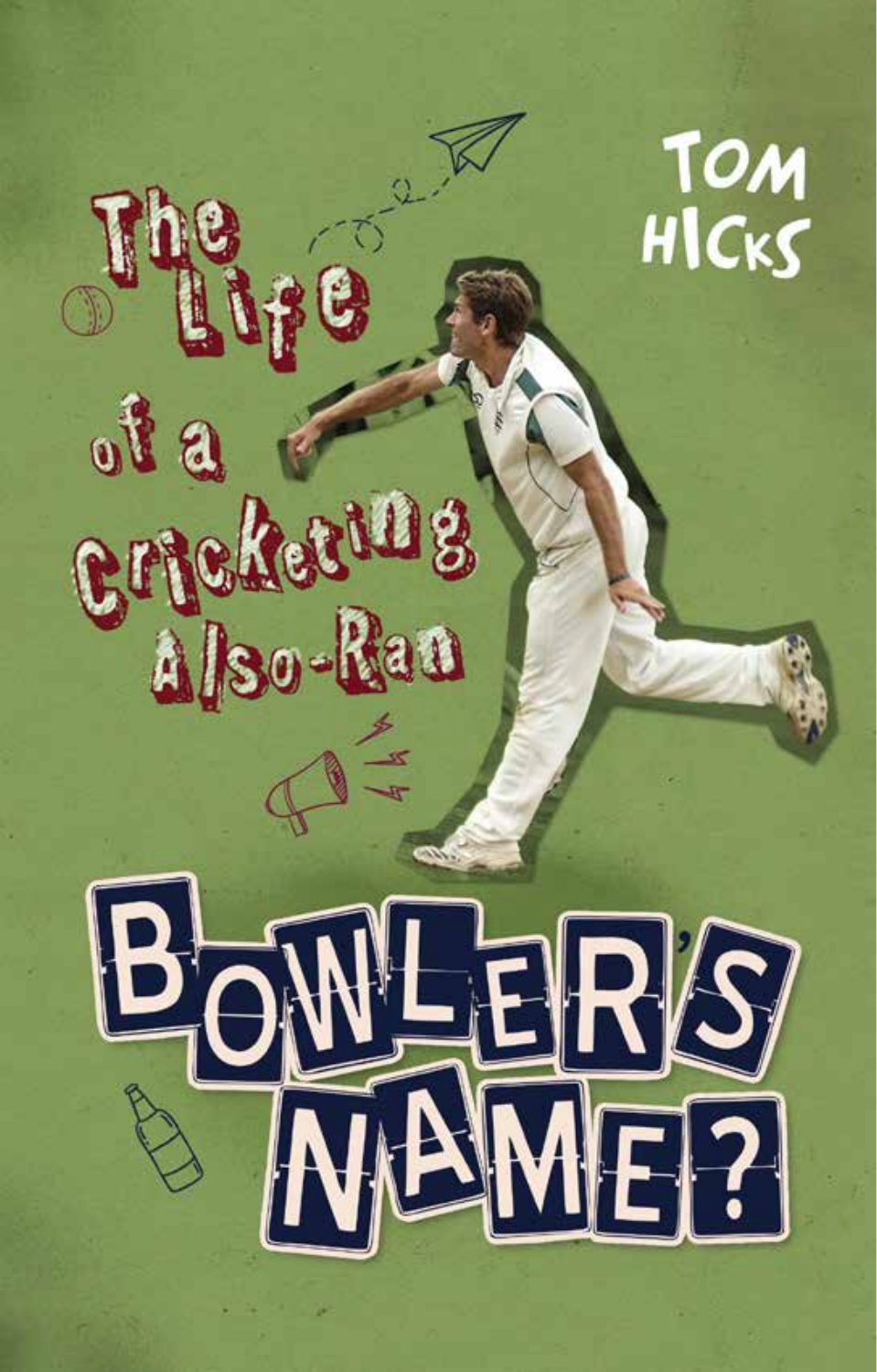# TOM HICKS The go

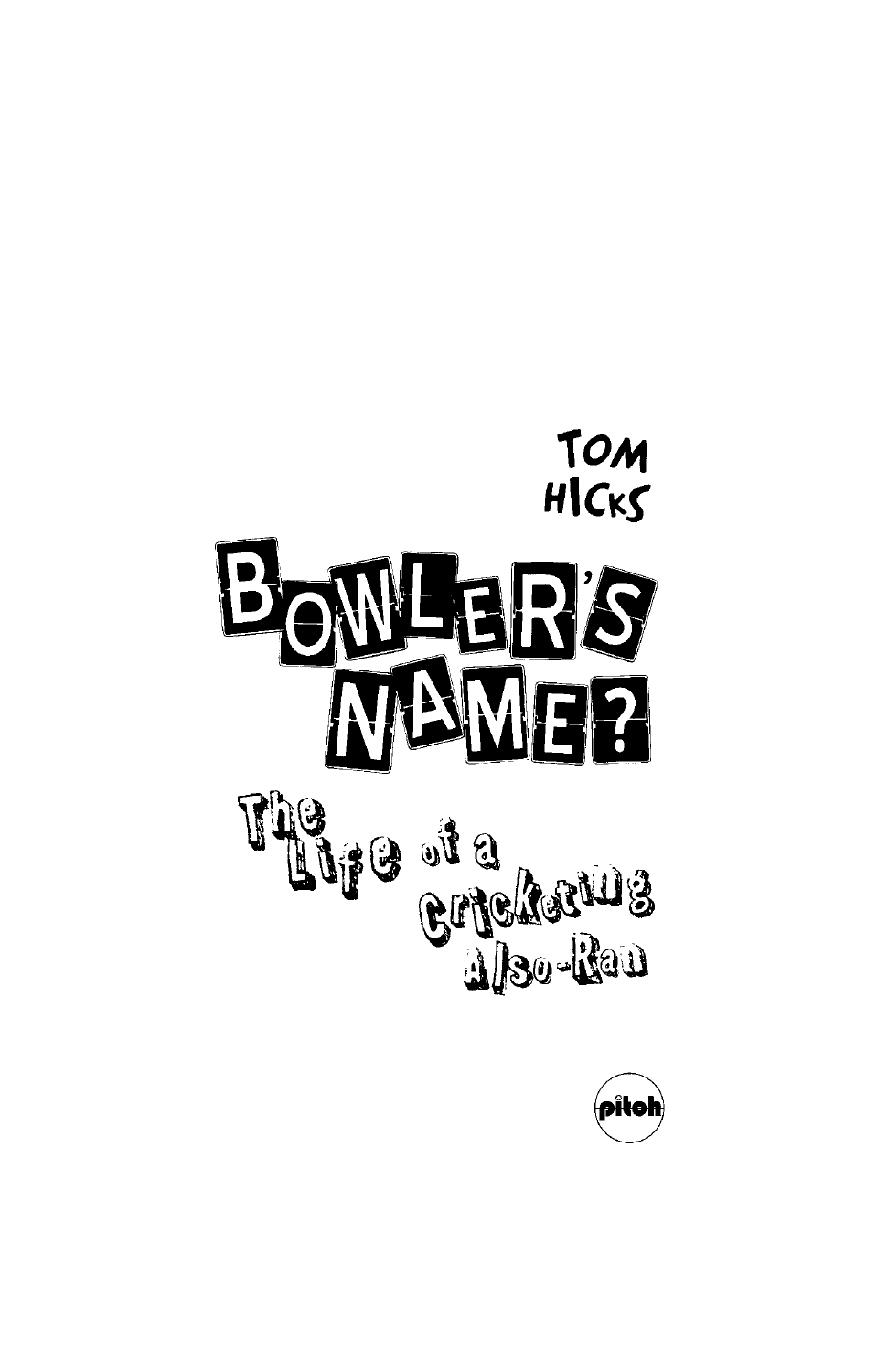# **Contents**

| 1.  |                                                                          |
|-----|--------------------------------------------------------------------------|
|     | 2. Growing Up on the Village Green 31                                    |
| 3.  |                                                                          |
| 4.  |                                                                          |
|     | 5. Some Real Legends. 94                                                 |
| 6.  | An Englishman, Irishman and Scotsman meet on<br>a tropical island<br>100 |
| 7.  | 106                                                                      |
| 8.  | Switching Codes - Some Rugby-Related Tales 125                           |
| 9.  | The Leopards - Dorset CCC. 138                                           |
| 10. | The Art of Captaincy - Amateur Style 165                                 |
| 11. | In the Club - Becoming an MCC Member 189                                 |
| 12. | A Watching Brief. 216                                                    |
| 13. | Signing Professionals, Sponsorship and Skodas 233                        |
| 14. | Keeping Up With the Joneses. 247                                         |
| 15. | Smells Like Team Spirit 261                                              |
| 16. | Who's the Fastest? $\ldots \ldots \ldots \ldots \ldots \ldots 289$       |
| 17. |                                                                          |
| 18. | Socialising With Some Big Guns 321                                       |
| 19. | Broken Bones and Bowing Out. 338                                         |
|     |                                                                          |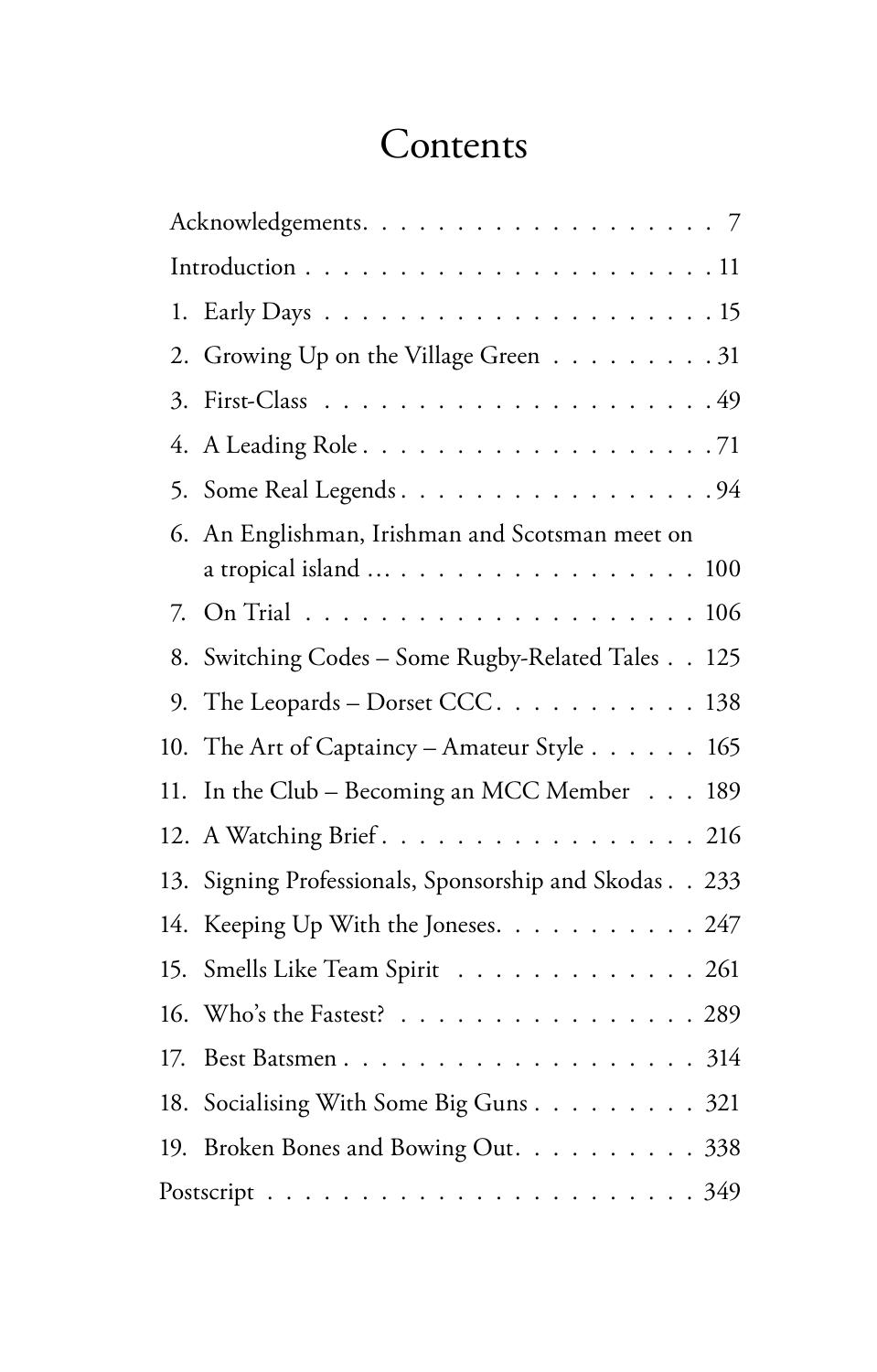# Chapter One Early Days

THIS IS a book about cricket.

And about me.

If you picked it up, you probably know what cricket is, and there's a good chance you like it. It's highly unlikely you've ever heard of me.

If I am honest, I am a nobody. A statistic. An occupant of a very low rung on the cricketing food chain. If you Google my name you will find hundreds of articles about the multimillionaire American former owner of Liverpool Football Club. If you are a cricket fan, you might have slipped as you were typing in the name of Zimbabwean run-machine and England Test batsman Graeme Hick and landed on my name. But if we are honest, I am really utterly anonymous.

So what on earth makes me think I'm qualified to write a book about cricket?

Well, firstly, I'm not a totally terrible cricketer. And although you've never heard of me, I managed for a good 25 years to rub shoulders with some of the game's greats, and to play on some of the world's finest grounds as I shuffled along in cricket's margins. As a former captain of Oxford University and Dorset County Cricket Club, I made a career in a world which no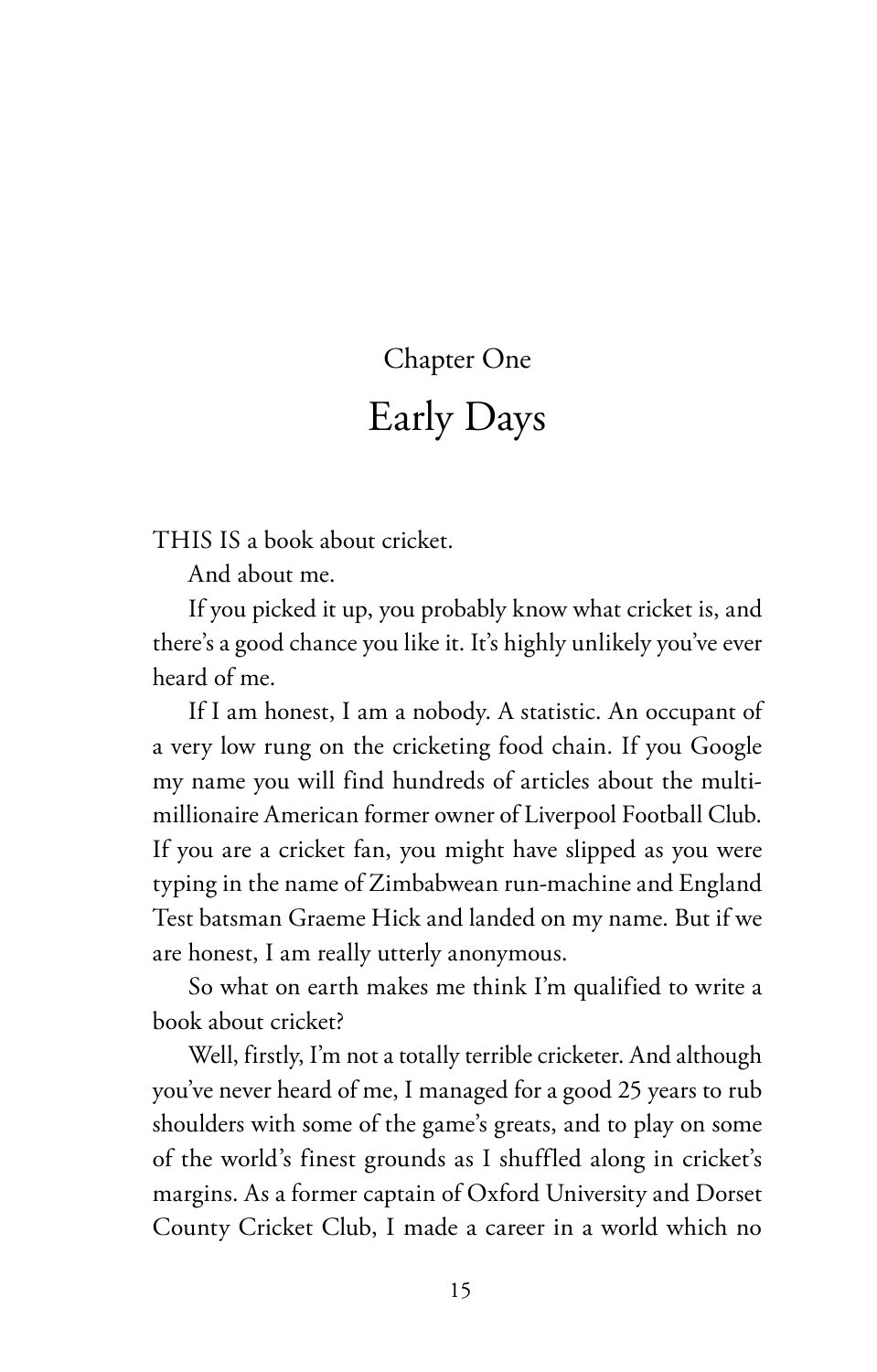longer exists. After fossilising for decades, university cricket is no longer first-class and the Minor Counties Championship is also now a relic. I guess that makes me a dinosaur.

And yet I've led teams out at the Home of Cricket; I have a first-class fifty and five-wicket haul to my name; there is a Wikipedia page about me which someone must have written; I've been sworn at by Test legends; nightclubbed with the fastest bowler of his generation; showered with one of my England heroes; shared cigarettes with an Ashes winner. I even have a World Cup winner's medal on my mantelpiece. And more.

I may still be a dinosaur, but I'm a dinosaur with a tale to tell.

## **The Best Team in the World**

I'm not entirely sure where my passion for cricket came from, but I certainly became obsessed with the game from an early age, completing mini-projects at home on the Ashes, reading Bradman's *The Art of Cricket* and *Barclays World of Cricket* cover-to-cover, as well as any other cricket literature I could get my hands on. I suspect I covered some ground which was not age-appropriate, dipping into the autobiographies of Ian Botham, Phil Edmonds and others, and many of the jokes flew above my head. But it was a world I wanted to be part of.

I was found one summer holiday with my nose deep in a book on cricket I'd found in the boot of the car, unaware that this was intended as a birthday present for me which had yet to be wrapped up. In those days, if there was cricket about, in any form, I'd sniff it out. Early photos of me on holiday show a little boy of five or six fully padded up in roasting heat in France. My parents tell of being scolded by French families who thought they had put their son into some kind of torture device, rather than him pretending to be David Gower, and forcing any relative who came close to offer endless throwdowns. Another photo shows me next to my brother, who won the fancy-dress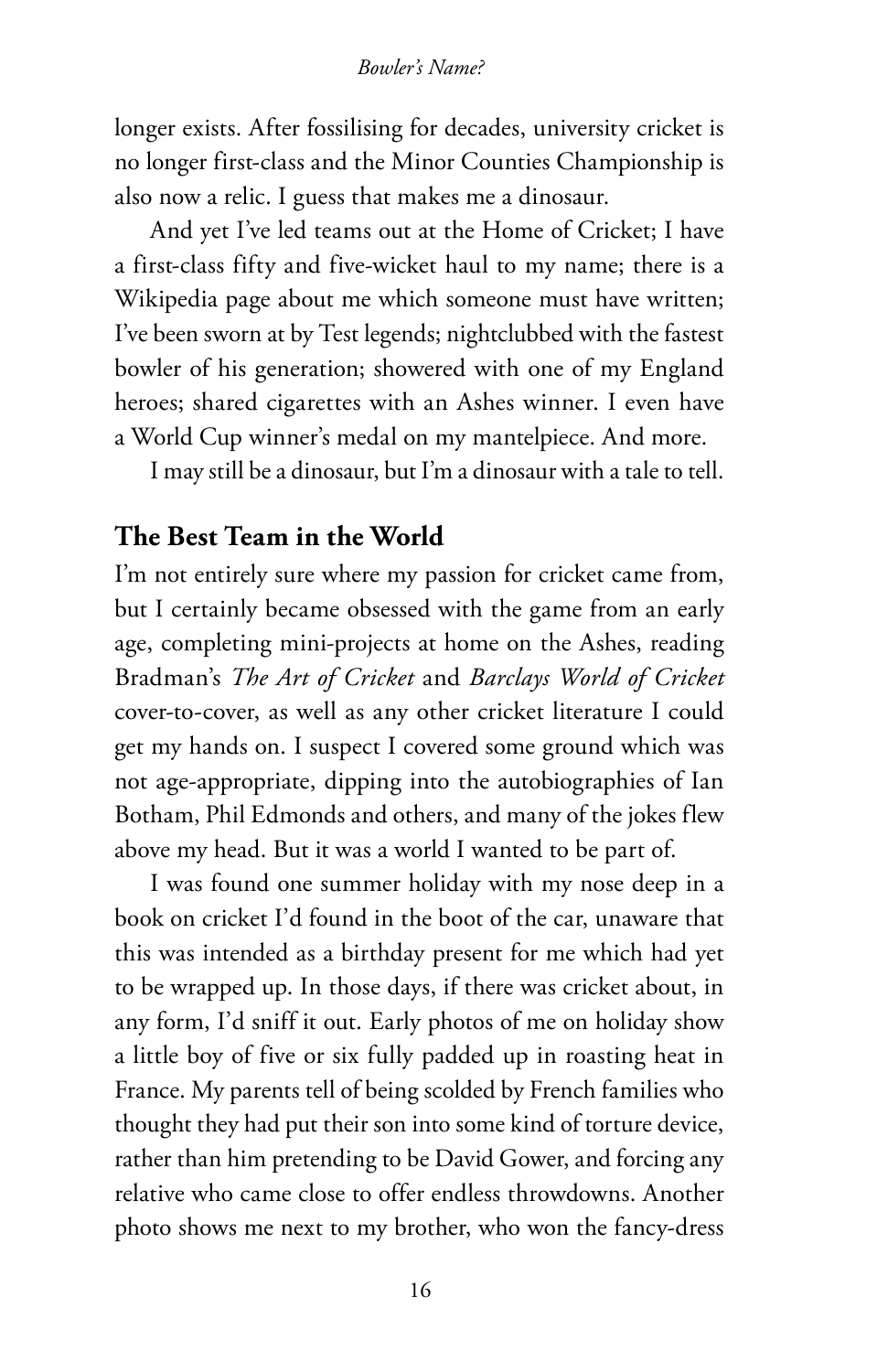prize at a village fete for his caveman costume. Again, there I am, dressed like a baby Gower.

There were endless tournaments of 'pencil cricket', like the dice game 'Owzthat', played between teams made up of internationals, county scorecards found in the newspaper and school teams. So you could quite easily find the Under-11 Clayesmore Prep School team thrashing England, with our *victor ludorum* Nic Hillyard scoring a double century against the likes of Gladstone Small and Phil DeFreitas. But if that was not strange enough to comprehend, the majority of the cricket my brother Guy and I conducted – on paper or in the garden – was by using our vast array of soft toys and teddy bears as the cricketing All Stars. So detailed and ingrained was our imaginary world, that I can still recite the Toys' first XI now and give you a description of their skills and characteristics. Here is the side which was undisputed in quality in the Hicks household in the late 1980s:

- 1. Big Ted: Captain and elder statesman. Think Graham Gooch. Had been my mother's favourite teddy and as such, fell foul in later years of being retired at the statutory age of 18. Rather like Alastair Cook, finding an adequate replacement was hard, although Big Sooty (a panda glovepuppet) and Brown Sooty (no relation) both had a go. Big Ted actually had a proper bat made for him by our lovely neighbour, Bob, which doubled up for late-night indoor games when mum and dad were out at the pub quiz.
- 2. Big Jumbo: As the name suggests, a big elephant. Indian heritage but England qualified. Solid foil to Big Ted. The Sutcliffe to his Hobbs.
- 3. Little Florri: Adam Gilchrist before he was even a thing. Little Florence was a miniature finger-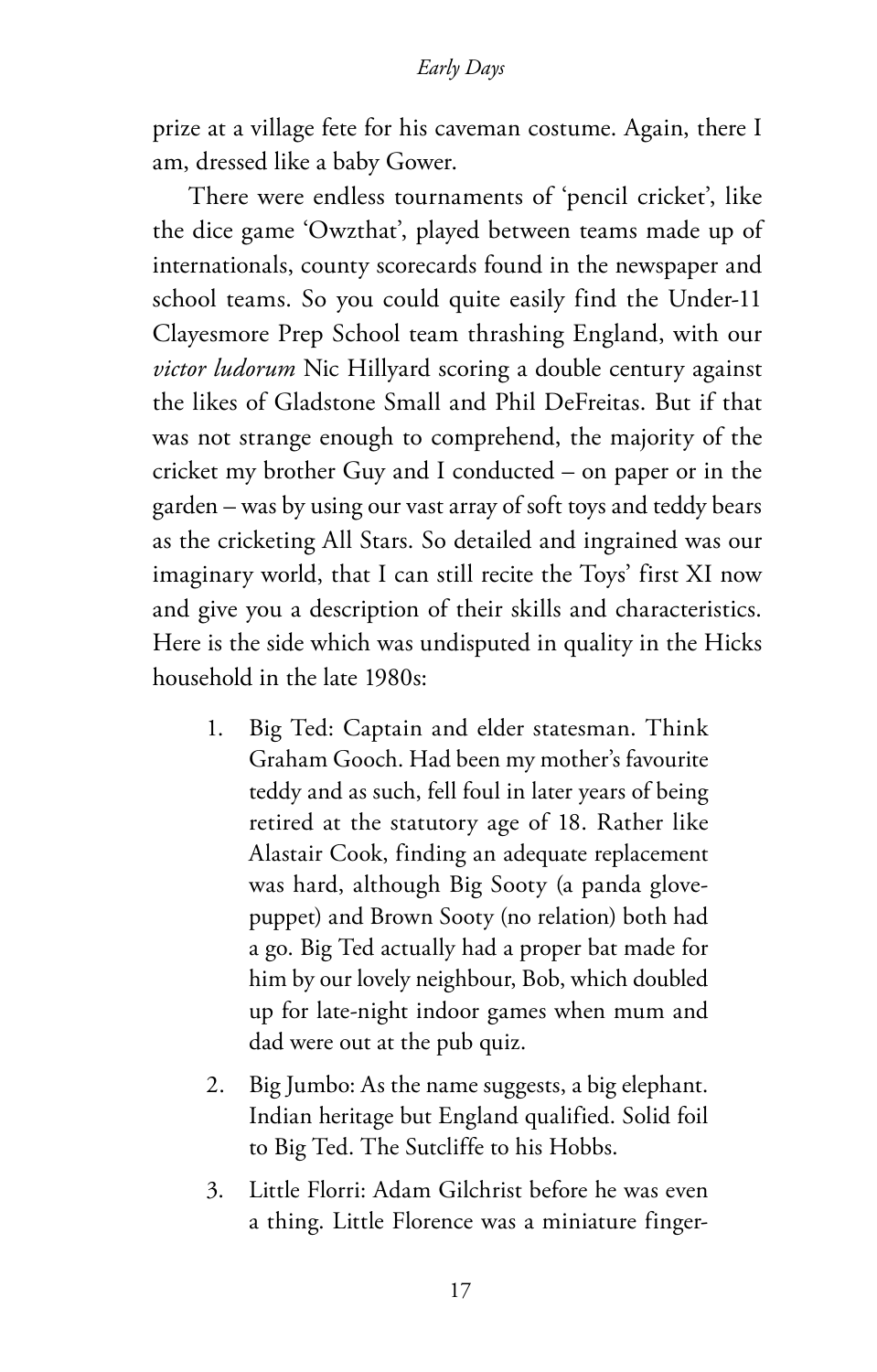puppet frog, who combined being a stylish right-handed bat with being an extremely agile wicketkeeper. Like several of this team, he also made it into the Toys football team and rugby team (oh yes, we had these as well, as goalkeeper and scrum-half respectively). Quite literally, the greatest sportsman since C.B. Fry.

- 4. Little Sooty: Another finger puppet. Little Sooty fitted into the pouch of the aforementioned Big Sooty, but outplayed his big brother (the toy designers were probably thinking more mother and baby, but what were we to care?) Dependable right-hander in the mould of Graeme Hick, with the occasional off-spin to boot. Became captain after Big Ted's retirement.
- 5. Crums: The only girl to make the team, although I think this probably made us quite progressive considering the era. Crums was a tiger glove puppet bought at Longleat, who channelled Ian Botham – big hitting but without the tearaway pace of the 1981 vintage. Think that spell in Melbourne in 1986 when he strangled a fivewicket haul bowling at 'gnat's pace'. A gamechanger.
- 6. Goonie: Goonie was one of my brother's favourite toys. A glove-puppet gorilla and boyfriend to Crums, who bowled at the speed of light with the action of Ezra Moseley. Would usually take the new ball, although the Toys' West Indian pace barrage was as feared as even the greatest fourpronged attack the real Caribbean ever produced. Goonie probably batted too high at No.6, but offered a left-handed variation to the top order. The only issue with this being that both Guy and I are right-handed.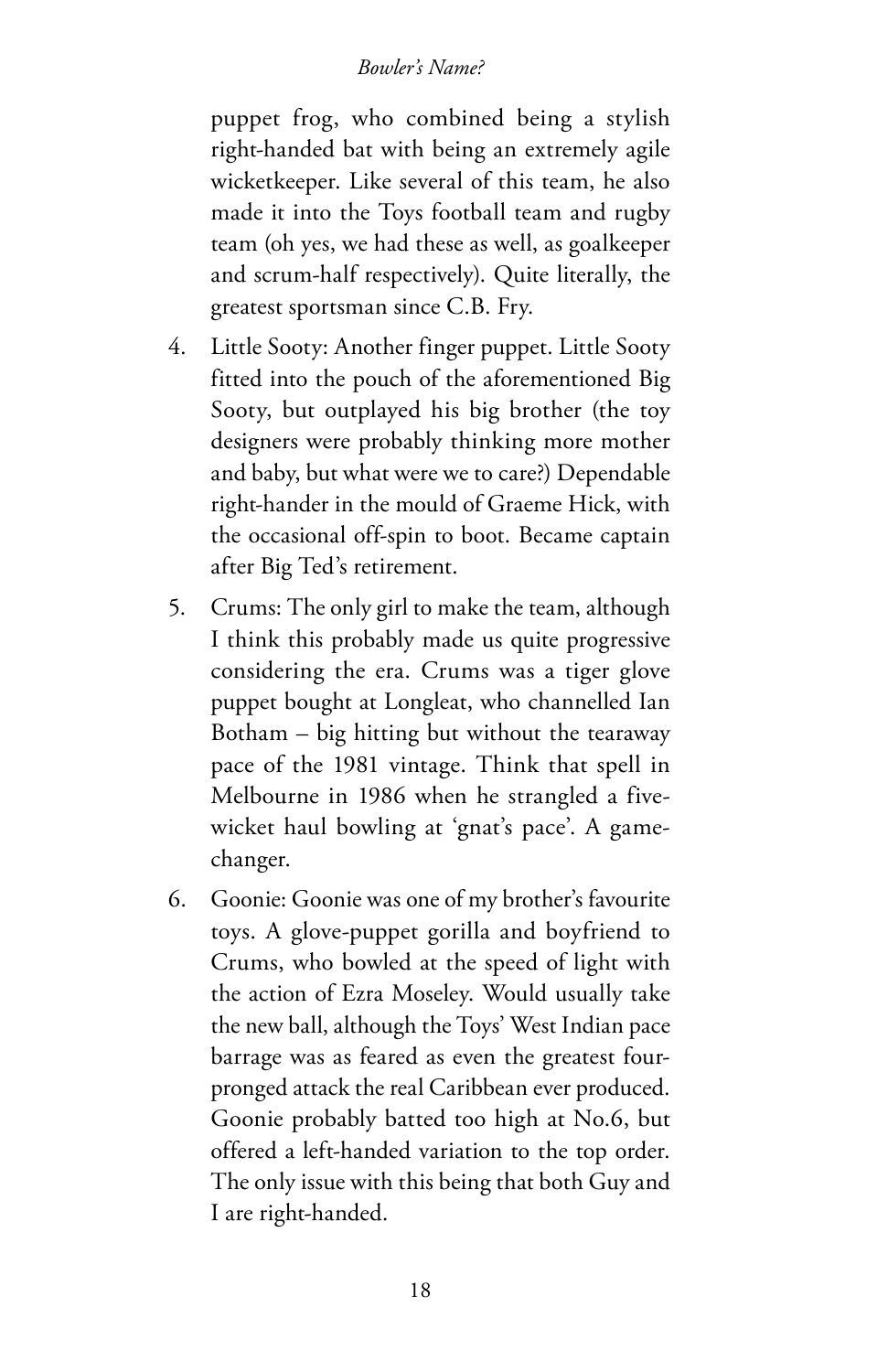- 7. Bommer: A late addition to the squad, given to me on the eve of the Oval Test in 1989 (when Alan Igglesden and John Stephenson were about the thousandth people to get an Ashes cap that summer). Bommer was a walrus who also bowled fast with a high, chest-on action. I think I was going for something like Martin Bicknell but quicker when deciding on this one.
- 8. Brownie: Also fast. Bowled like Jeff Thomson, with a high front leg and slingy action – unmistakeable. Hailed from a combination of the Caribbean and County Armagh. Clearly I'd picked up some of the news stories of the time, as we came up with the tragic narrative of Brownie Bear's parents being killed by the IRA.
- 9. Wonkwing: So-called because he was a bird with a wonky wing. Fast-medium but like the bowler on whom he was fashioned – Terry Alderman – deadly. Always one to go for when the Gooch-like Big Ted was batting … Wonky went everywhere with me – on tour, to university. A real good-luck mascot, whose shape meant he didn't play rugby for the Toys, but acted as the ball itself.
- 10. Little Munk: Another finger puppet. This one was Malcolm Marshall, which was perfect as the bending run-up was required to negotiate the shape of our patio.
- 11. Whistle: Steady off-spinner and tortoise. Spin was not a big feature of the Toys' team, which is surprising since Guy and I both went on to bowl off-spin. A small garden does not lend itself to tweakers, though, and who wants to bowl spin anyway?
- 12. Little Jumbo: Recognising the need for leg-spin, Little Jumbo was our one concession to this, but as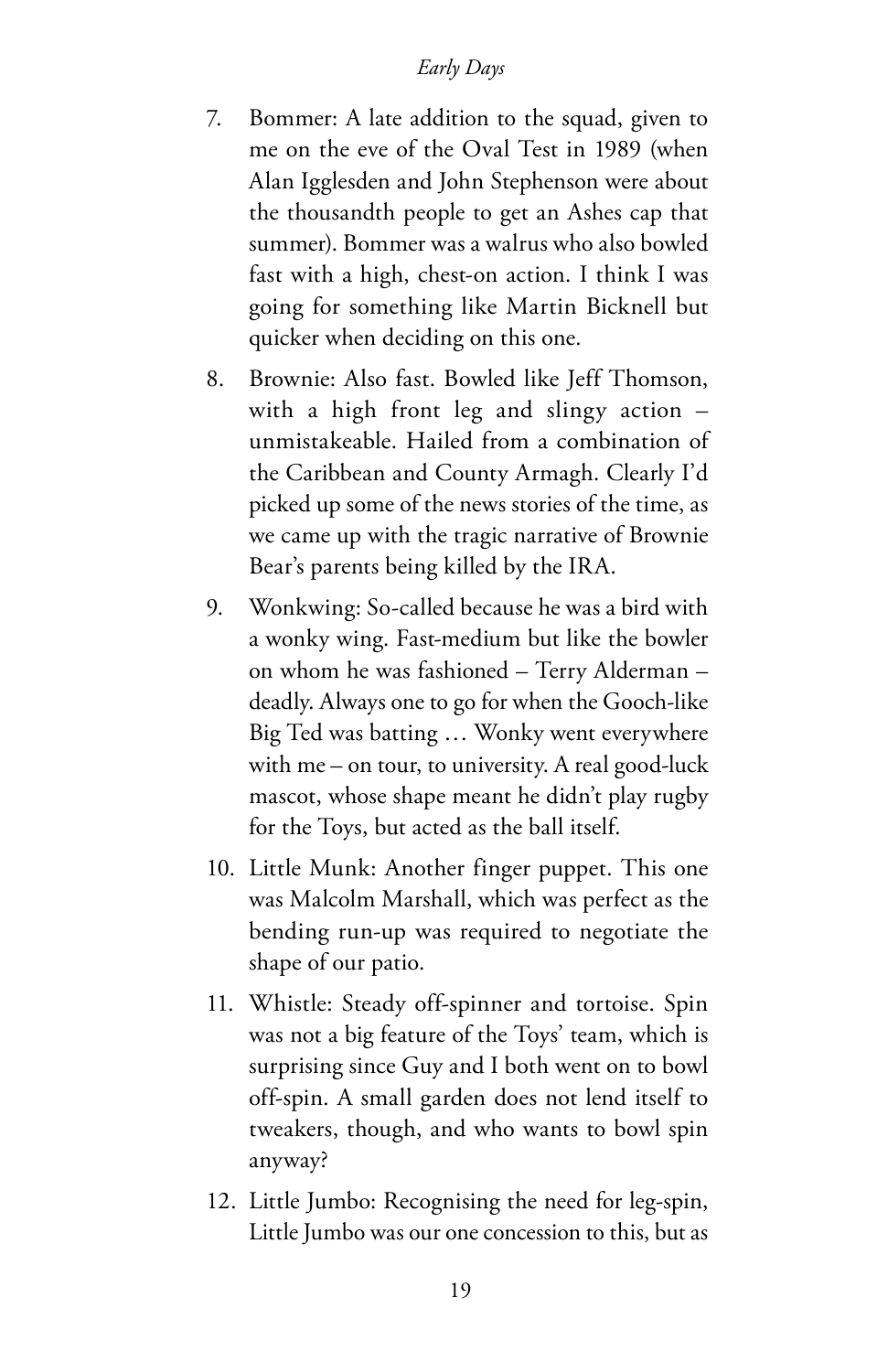we were both a bit rubbish at landing our leggies, we rarely opted for L.J.

Our games followed a strict format, with each bowler only getting two overs and batsmen retiring at 25, but being able to resume the innings once the other brother had had their turn. You had to bowl and bat in the manner which was appropriate to the agreed skills of that player. That is, if you had chosen Big Ted, it was bad form to start slogging across the line, whilst if you chose Wonkwing, you were duty bound to keep the pace reasonable and not fling it down as hard as you might with Little Munk or Brownie, say. This kept us from arguing too much, and prolonged our games, as did being able to blame a dismissal on Little Sooty's poor shot selection, rather than seeing it as a personal failure. Given that my brother was prone to the most epic of 'wobblies' as we called them, this sort of preservation was in both of our best interests.

My mother remembers games of Monopoly which would end up with the board overturned, plastic hotels flying across the dining room and metal top hats and irons pinging into the furthest-flung corners of upholstery. She recalls that on one occasion he went to bed in such a fit of pique that he even woke up still angry. He had all the excuses – the pitch was too bumpy, the ball was too hard, or too soft, the shed had cheated (yes, such was my brother's sense of injustice at getting out, or letting in a goal, that he felt inanimate objects had come alive, simply to conspire against him).

So when it came to garden sport, for me it *was* about winning (when is it ever not?), but this was balanced with an understanding that cricket or football on your own is about as much fun as playing 'ball-in-a-cup'.

However, our forces were aligned when pitted against a common enemy. We had a shared nemesis in the small but menacing shape of our next-door neighbour – 'Bossy Barbara'.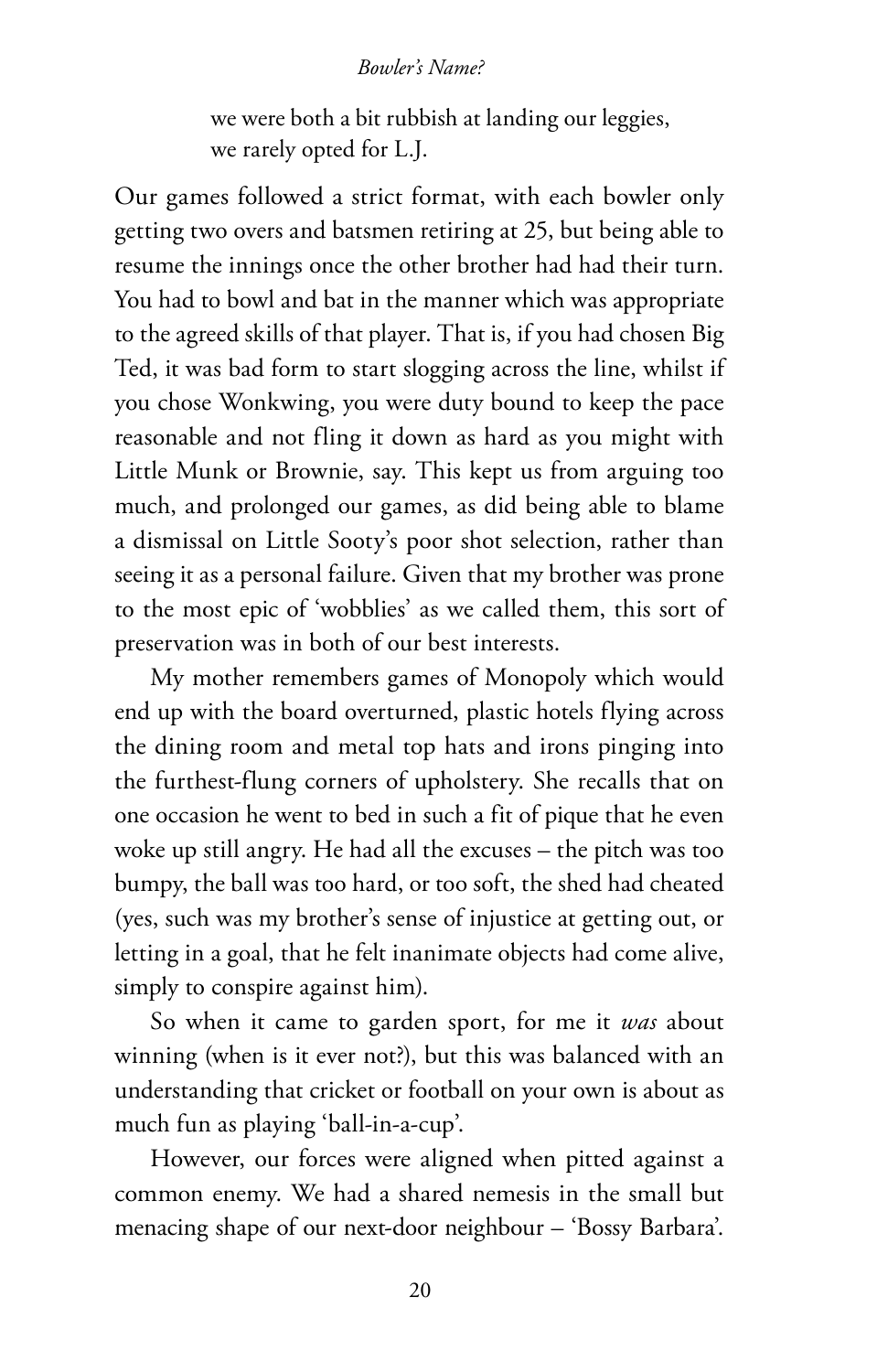Barbara was about 4ft, with wispy hair – on her chin, that is – and an even shorter fuse than my impatient younger sibling. And yet she was married to the kindest, gentlest soul: Bob, who would often fill us with chilled Robinsons Barley Water whilst helping us make wooden toys in his shed. Barbara on the other hand seemed delivered from Satan to be the scourge of any young boy who had the audacity to want to have fun in her vicinity.

If the ball happened to clear our fence and end up next door, a dark shade descended on our garden and a chill wind made our little hearts shudder. One of us would have to take our life in our hands and run the gauntlet to fetch it. It's funny how history repeats itself. Now, when my children are playing garden cricket, they face an equally intimidating foe. And do you know what? I'm just as scared to ask for their ball back as I ever was back then. I hope I never become a grumpy so-and-so like that.

### **School Cricket**

Of course, at school, sport was more serious and you couldn't go around pretending you were some finger-puppet frog if you wanted to get into the team, although I have later had some hilarious partnerships with Guy in real cricket in which we pretended to be our toys, unbeknownst to the opposition.

It did take me a bit of time to adjust to the real game and, in my first innings at under-10 level, I walked out to bat with no gloves and continued to do so as it was more comfortable. It wasn't long before I really started to enjoy the matches and the choice to be a spinner paid off, as there were no restrictions in those days, and I could bowl spells as long as I, or the teacher/ coach, liked. The choice to bowl spin, I think, came from another cricket book – Ladybird's *The Story of Cricket* – which showed a grip, and I thought I'd try it out. Once a couple of fellow pupils had made themselves look silly by running past a flighted off-break, or chipped it up in the air, I realised that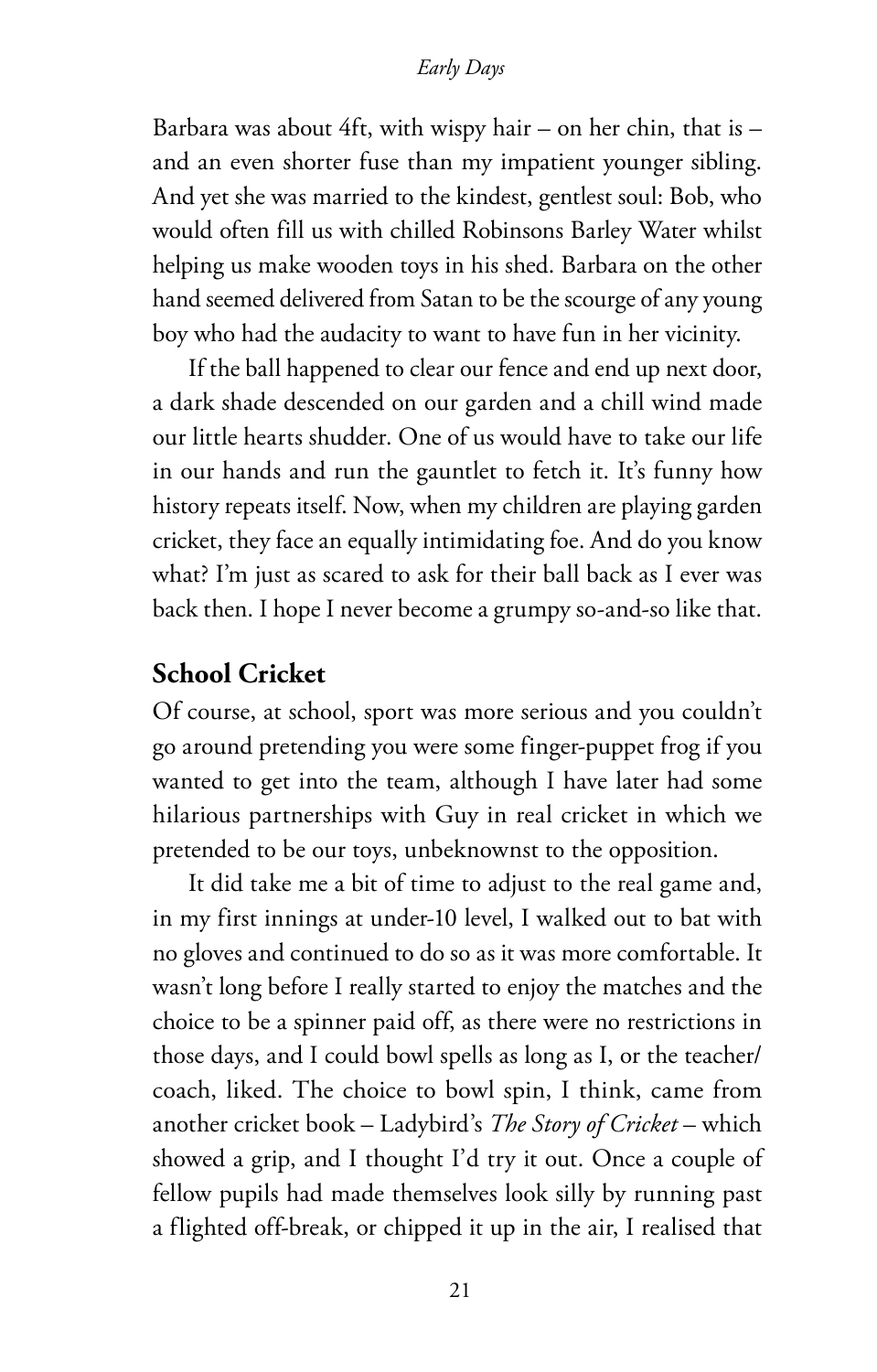there was a lot of success to be had from loopy spin, and so I never went for anything else.

And although I wasn't an amazing batsman, I was certainly better than most at school and scored my first hundred in the under-11 team against Chafyn Grove School from Salisbury, using a borrowed GM Striker – the even better version of the Maestro, which was the go-to bat of choice in the school kit bag (although the County Turbo was not far behind). Had there been a Duncan Fearnley Magnum, it would have been a really tough choice (not the Colt, which was my first real bat, left for me to find in my bed one evening by my parents, which I lovingly linseeded and sanded, and knocked in for hours, much to their displeasure).

Real cricket aficionados can tell a cricketer's era from the bats they remember being fashionable when they were growing up. If you are ever stuck for conversation with a cricketer, I promise you, they won't be able to resist this one.

# *Important bats of my era*

- *• Duncan Fearnley Magnum*
- *• Gray Nicolls Dynadrive*
- *• Kookaburra Ridgeback*
- *• Hunts County Turbo*
- *• Gunn and Moore Striker or Maestro*
- *• Slazenger V12*
- *• Stuart Surridge Turbo*

*Of the era, but not the one you really wanted*

- *• Powerspot Tufcoat*
- *• Duncan Fearnley Colt*
- *• Gunn and Moore Skipper*
- *• Hunts County Reflex*
- *• Stuart Surridge Jumbo*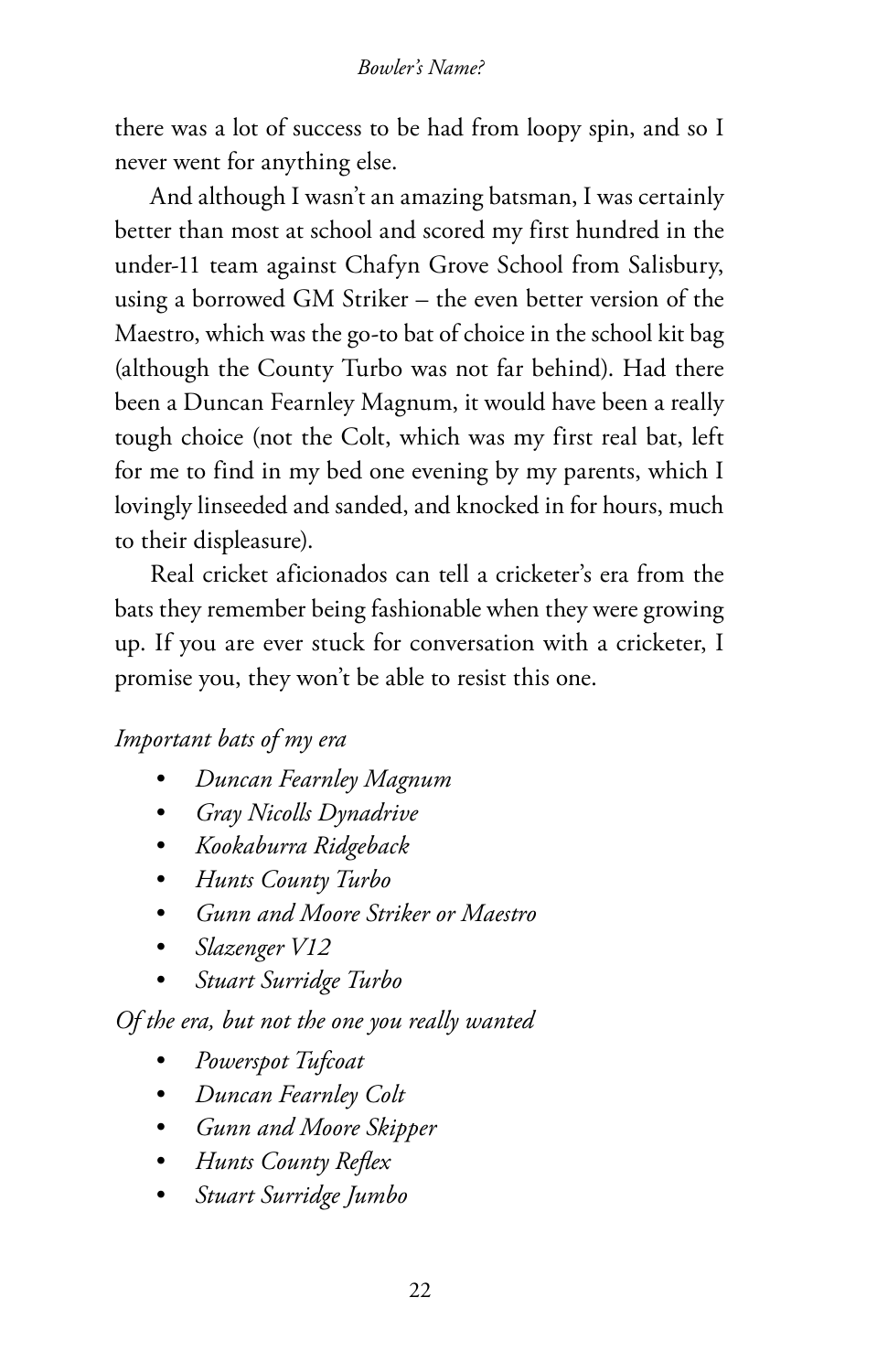A tradition at my prep school was that if you scored a hundred for the school you received a bat as a reward, and so after my century, during which my dad was umpiring (surely a coincidence…), I was dropped several times, and after which I insisted on pouring a cup of orange squash on myself as I'd seen real cricketers do with champagne, the headmaster called me up in assembly to hand me … an SS Jumbo.

Proud as I was to get the award, this was certainly not the bat of choice, screaming as it did of middle-order Indian nohoper, rather than what a GM Maestro might have done for my street-cred, making me more into a Steve Waugh-type player. And these things matter when you are 11.

Nonetheless, I did put the Jumbo into action later that season for my county team, using it to score an unbeaten (although certainly not chanceless) ton against Somerset at Taunton School. This remains the only time I scored three figures under a county banner at any age, not a record of which I am proud.

# **By Royal Appointment**

My first representative wicket has a blue-blooded story attached. It was for the Dorset Under-10s at Port Regis School – a rather well-to-do prep school – when I was just eight. I don't know how they selected these teams, but I do know that I was entirely unprepared and felt a total fish out of water. Not least because I did not have any white trousers (at school we played in our school shorts, with a white shirt instead of the normal grey), my jumper had been knitted by my grandma and my boots were full rubbers with a rather natty frill over the laces. They were, in fact, golf shoes bought from a local charity shop, but it took meeting my team-mates, who all seemed to have the requisite gear, with sewn-on badges and no knobbly knees in sight, to make me realise it.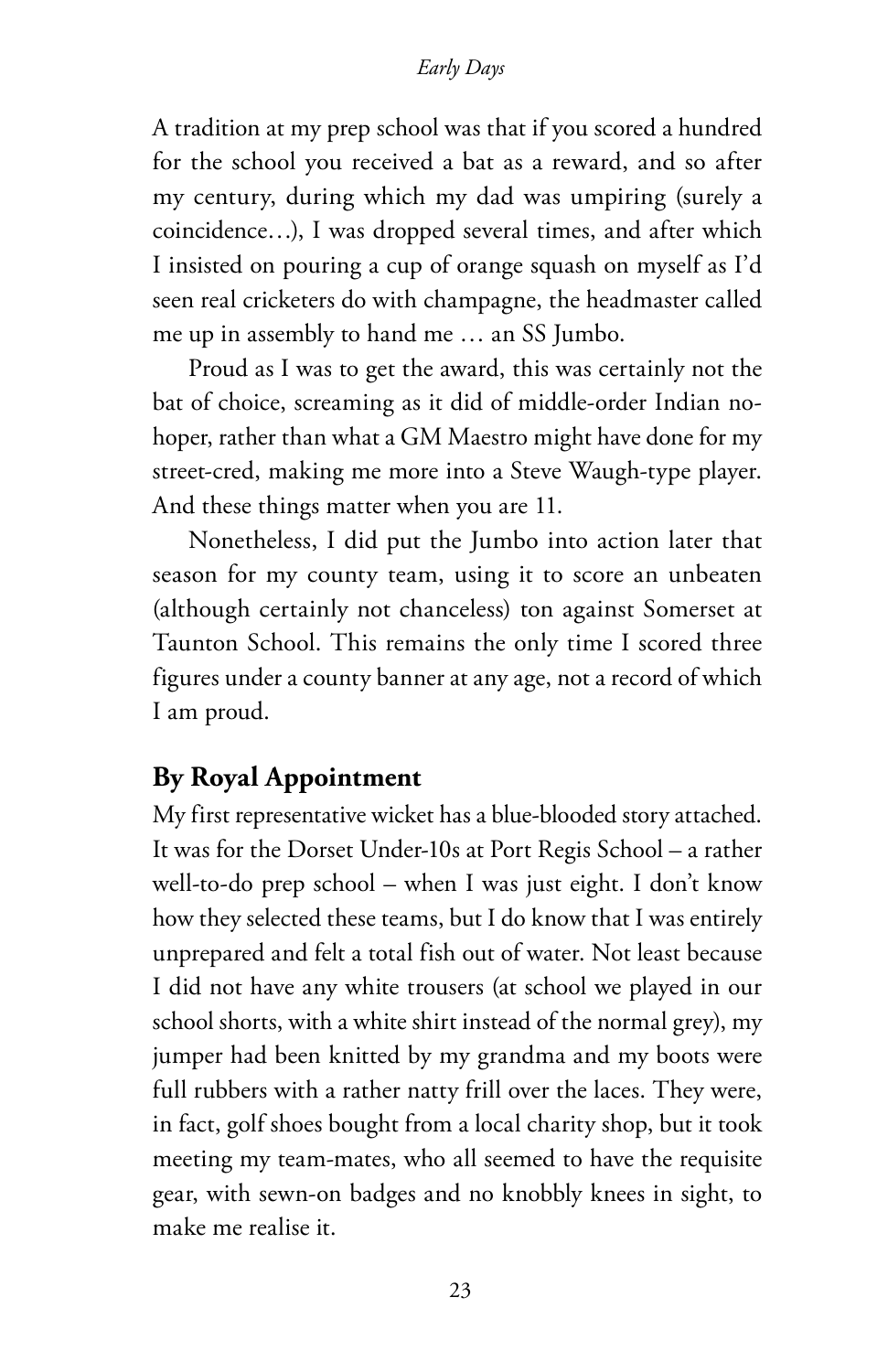It is all a bit of a hazy memory, but I am pretty certain I opened the batting with an enormous, jovial lad called Andy Long, who hit the ball extremely hard and later bowled a very heavy ball – not an expression you often hear at under-10s. In fact, Andy went on to a pretty successful professional rugby career with Bath, and did actually win a cap or two for England in the front row. He was certainly a legend of the junior scene in Dorset, so I was pretty starstruck even then. I have a vague recollection of scoring six singles before being dismissed. No duck at least.

I doubt very much whether I would remember this game at all, were it not for the excitement which greeted me when I returned to the picnic blanket where my parents and my nan were sitting. Nan – or Nanny – as we called her (I have to distinguish, since at places like Port Regis, most of the pupils have actual nannies, or *au pairs*) had clocked that our next to bat, and wicketkeeper for the day was Peter Phillips. That is, Peter Phillips, son of Princess Anne. Not just cricketing royalty, actual royalty!

Now, Nanny was a feisty south London lass, who was known for her Sid James laugh and huge appetite for life. She was not going to let this opportunity go begging, and so whilst the poor lad was waiting for his turn to bat, she marched around the boundary to where he stood and promptly addressed the Queen's grandson with the question:

'I'm here to watch my grandson, where's your gran today, then?'

History does not relate whether Peter Phillips dignified this impertinence with a response, but Nanny dined out on the moment for weeks.

Again, I barely remember bowling on that day, although I do have a picture somewhere of me in my shorts, tongue out, delivering some embryonic off-spin in this game. What I do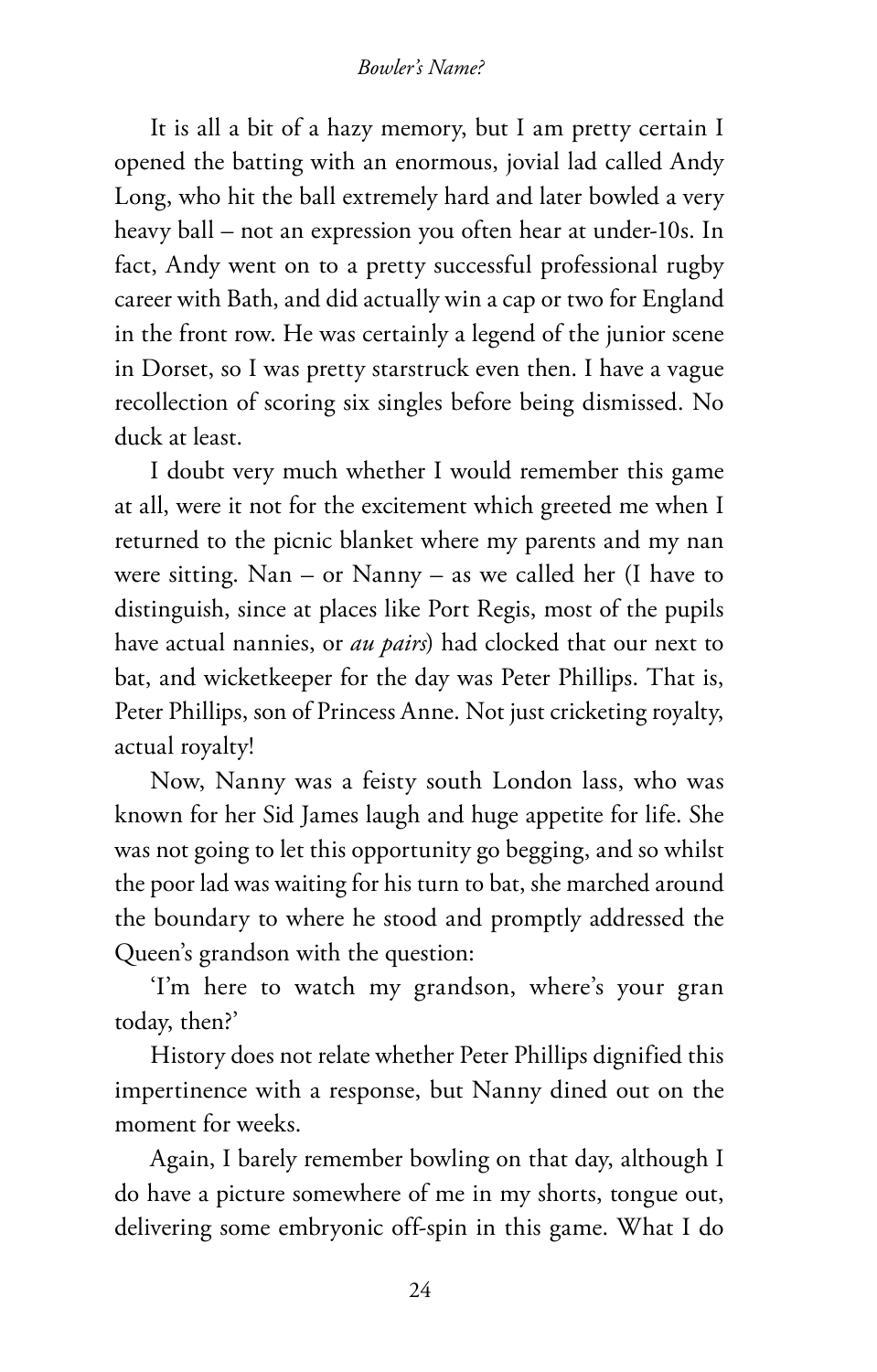know is that somewhere there may still exist a scorecard which reads 'Stumped HRH Peter Phillips (*sic)*, Bowled Hicks'. I've watched every episode of *The Crown* vainly expecting a cameo.

# **Young Guns go on Tour**

My bowling was going great guns, and at Under-13 level, I took more than 50 wickets in a season for Dorset, including sevenand eight-wicket hauls, as well as five-fers for fun. I even took five wickets in my first 'international' match, for the West of England against the Netherlands, back at Port Regis. Playing for the region was the next step on what today would be called the 'player pathway', and I was selected to go on tour with the West of England to the Caribbean in the winter of 1993/94. There is still no feeling quite like opening a letter which has a team-sheet with your name on it, and the excitement was palpable. Not least for mum and dad, who could see a tropical holiday looming for the first time since they'd had kids.

This was when you really did start feeling like professional cricket might be a realistic future for you. Things started happening, like residential training camps where former players would come and speak to you about subjects such as the 'mental side of the game' which you'd never thought about before. I seem to remember Chris Old giving up his Christmas Eve to address the squad in the meeting room of a Travelodge somewhere near Bridgwater. There is a certain sort of modern tragedy in this, particularly considering the last I heard of Chris Old – hero of Headingley 1981 – was that he was working on the tills in a supermarket in Cornwall.

You had to keep a food diary, training plans were handed out on photocopied paper, with ideas for fitness work as well as the obvious batting, bowling and fielding drills. Some players even had sponsorship deals with bat companies and the chat was all about what sort of discount you were on (most companies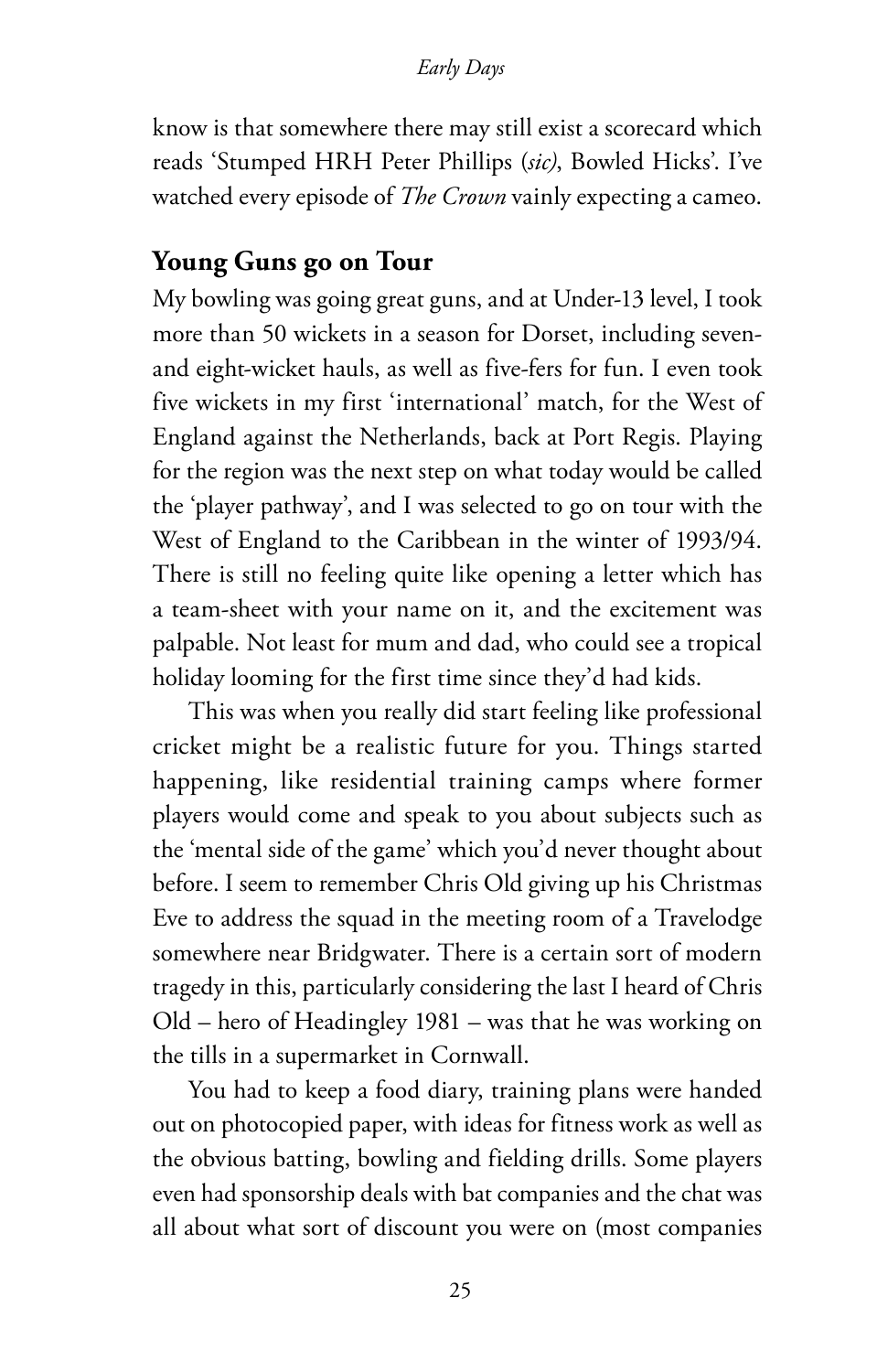were happy to give 25% as a matter of course, if it meant you spent hundreds on the whole kit and caboodle). Measurements for things like blazers and tour kit were taken, and when we made the final of many round-trips to Taunton before the tour, there laid out for us was a whole pile of official kit, all embroidered and personalised. Did we feel special, or what?

Flying out to Port-of-Spain on Christmas Day 1993 to play cricket, I couldn't have asked Santa for a better present. To say we took time to acclimatise would be a huge understatement. Up until then, my only experience of touring was the three-day Under-11 festival in Cornwall, and there's not much similarity between Truro and Trinidad.

Whilst we had been prepared for the experience in the manner of young professionals, it appeared the memo had not reached the locals, as the grounds we played at were typically ramshackle, with poorly prepared pitches and outfields of long, coarse grass. We were resplendent in our pristine new whites, fresh out of the cellophane, whilst our opponents were doing well if they had collars on their shirts and their trainers were white, not black. It was hard not to be disparaging, although we soon found ourselves chastened when play began as we were taught a lesson on and off the field. It was a great experience to show us how – clichéd though it may sound – sport levels the playing field. I believe we all grew more tolerant and understanding of different cultures as a result of that first trip.

The highlight was playing on New Year's Day at Queen's Park Oval – the famous old Test arena in Trinidad. It was a huge honour to be selected to walk out and play on a ground where England were due in a few weeks' time, and also an honour to be presented to Trinidad's greatest son, Brian Charles Lara. We had seen Lara practising in the nets as we arrived and he was hot off the back of making his name with a stunning doublehundred in Australia. When he walked down the line, shaking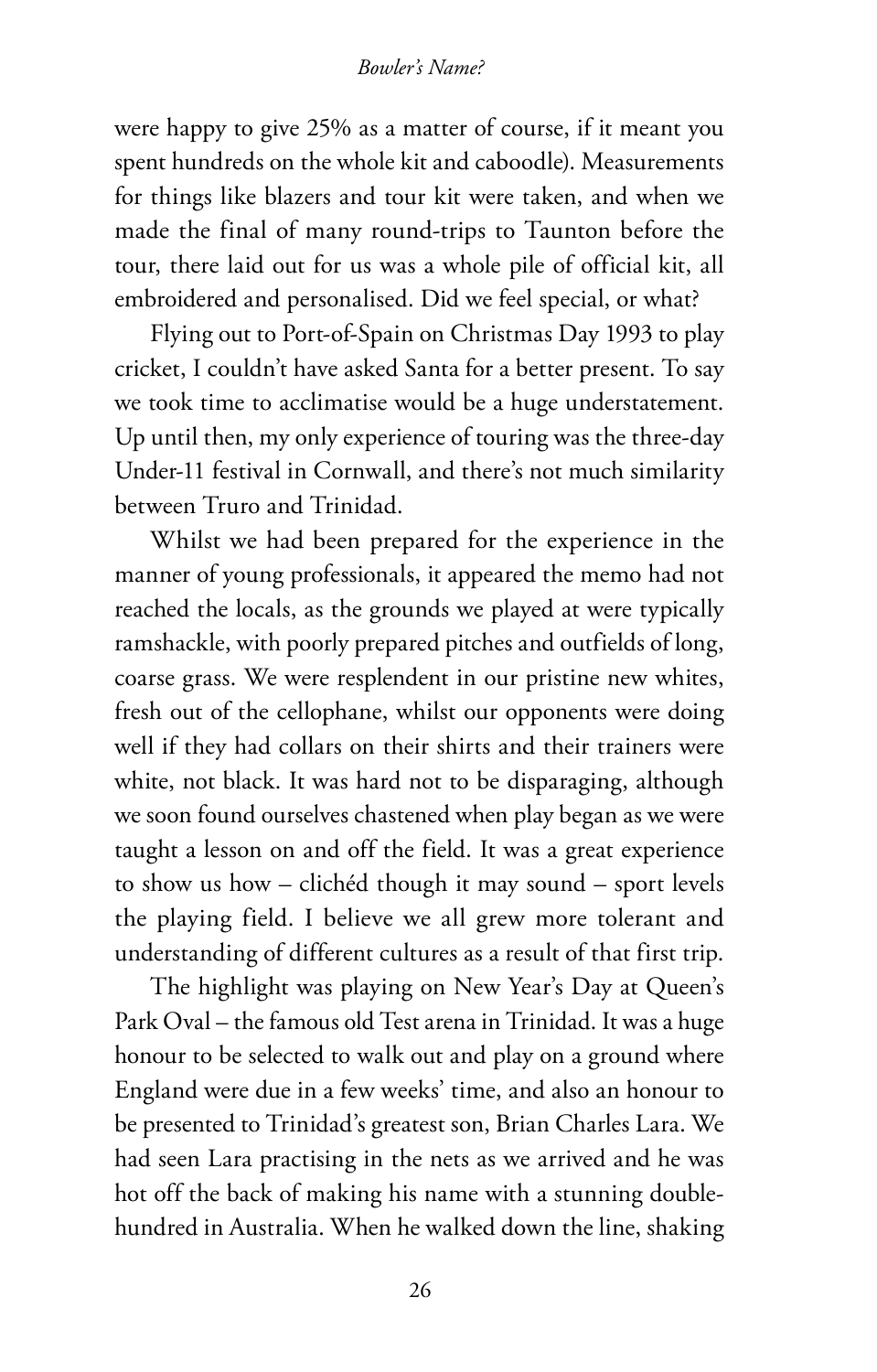our hands, we were not to know that he was about to change cricketing history during that England tour. Nor was I to know that my next meeting with the world record-breaker would be in altogether different circumstances, several years later.

In the opposition that day was another future West Indies star – Daren Ganga – whom I dropped from a simple caughtand-bowled. Fair play to Daren, he went on to make more of his opportunity to play professional cricket than I did, with a smattering of Test caps and a career as a respected commentator.

After that match, we left Trinidad for the rest of the tour in Grenada and Barbados, but before we left the ground I put a message in one of the dressing room lockers for England captain Michael Atherton. I doubt if he ever received it, but I feel that act shows just how inspired I was by getting the chance to walk in the shadows of my heroes. I hope that all professional clubs in any sport do all they can to open the doors for young hopefuls to visit, train and play in their facilities, as it can fuel the imagination like nothing else. That the memory is still there for me is testament to that.

I was also excited on that tour to meet Larry Gomes – the West Indies batsman, who was well known to me from our wellworn VHS *On Top Down Under*, charting the one-day success of the England side in Australia on the 1986/87 Ashes tour. Gomes appeared one morning at our hotel, for no apparent reason, and came right up to our group with the welcome: 'Hi, I'm Larry Gomes.' I'm not sure if this is just a Caribbean thing; the next time I met Brian Lara, he did something similar, but with all respect to Gomes, he's hardly the household name Brian is.

I'm not sure if my team-mates were equally as excited by the opportunity to rub shoulders with famous players past and present, but I lapped it up. Whether it was Everton Weekes (one of the great Three Ws of Barbados legend), Dennis Breakwell (who tended the grounds at King's College, Taunton, but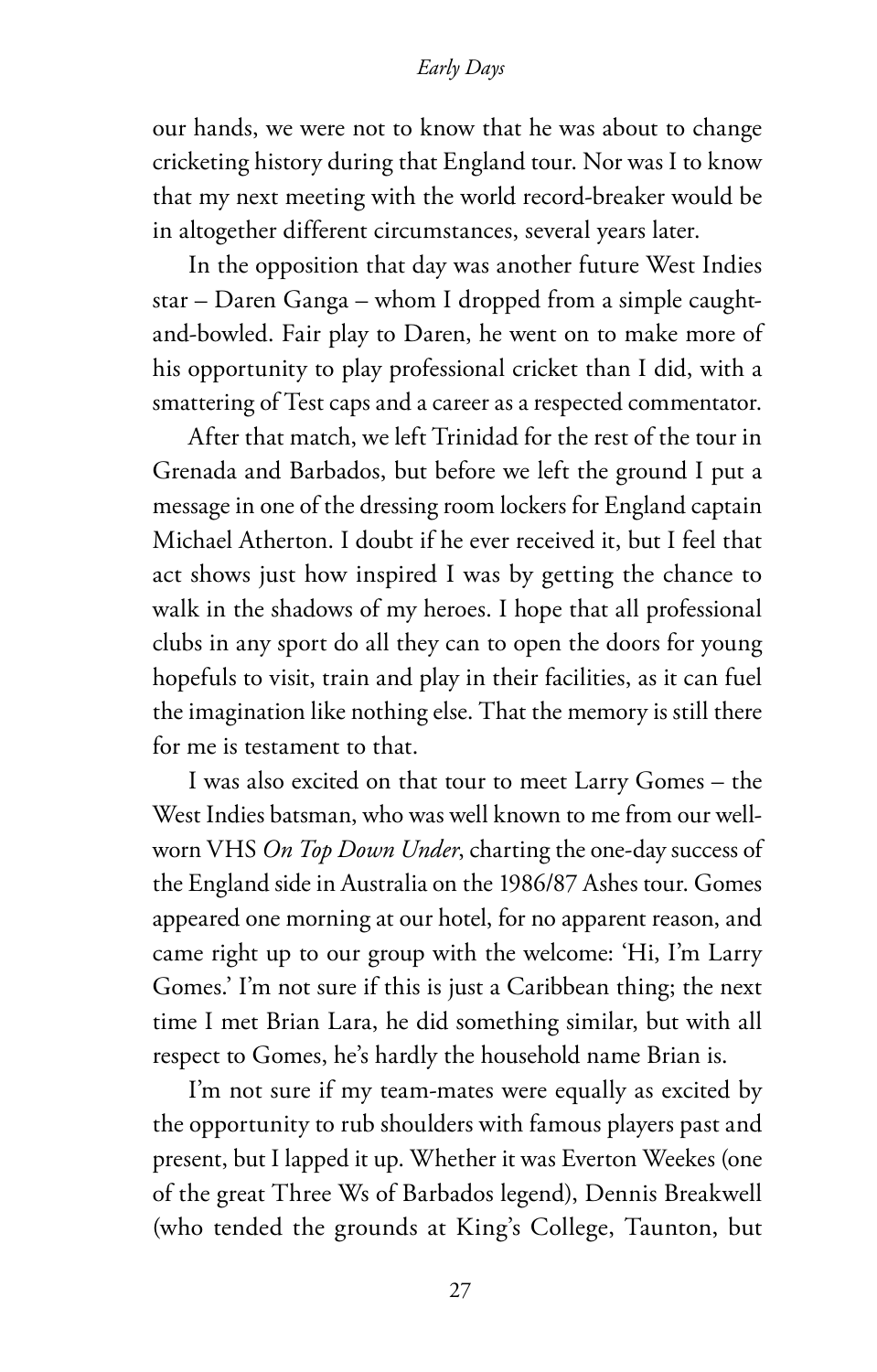was also a close mucker of Joel Garner, Viv Richards and Ian Botham), or just getting the chance to see the ultimate great – Sir Garfield Sobers – across the pavilion in Bridgetown, I always felt the glow of reflected stardom and would seek it out at any opportunity. Once a cricket nut, always a cricket nut, I guess.

# **England Duty**

The next big-ticket selection for an aspiring young player during my teenage years was to make it into the winter training camp at the National Centre for Excellence at Lilleshall. The centre no longer exists, with Loughborough now the official place for cricket development, but in those days it was a byword for elite training, in cricket and soccer. When the letter came for this one, I was really made up. This meant, for whatever reason, that I had been picked as one of the best in my region, let alone county, and in fact only two other players from the West were going, and I was the only spinner. There were only two off-spinners there for the three-day camp. Me, and a lively lad from Northamptonshire by the name of Graeme Swann. The coaches were all big names, with Micky Stewart, the former England coach leading a session on batting, and the England psychologist Steve Bull doing sessions on 'mental toughness' and 'positive mental attitude' which were the buzz-phrases of the day. The spin coach was Fred Titmus, one of England's finest off-spinners. He was so positive that even when you bowled a massive full-bunger or rank long-hop, he would say, with a sparkle in his eye, 'Ah, lad, but it's got a deadly quality; it's going to hit the stumps!'

He worked with John Barclay, another great offie, who I loved working with, too. We really were very fortunate. I don't remember much about Graeme at that stage other than his charisma and self-belief. I was probably a bit intimidated as well;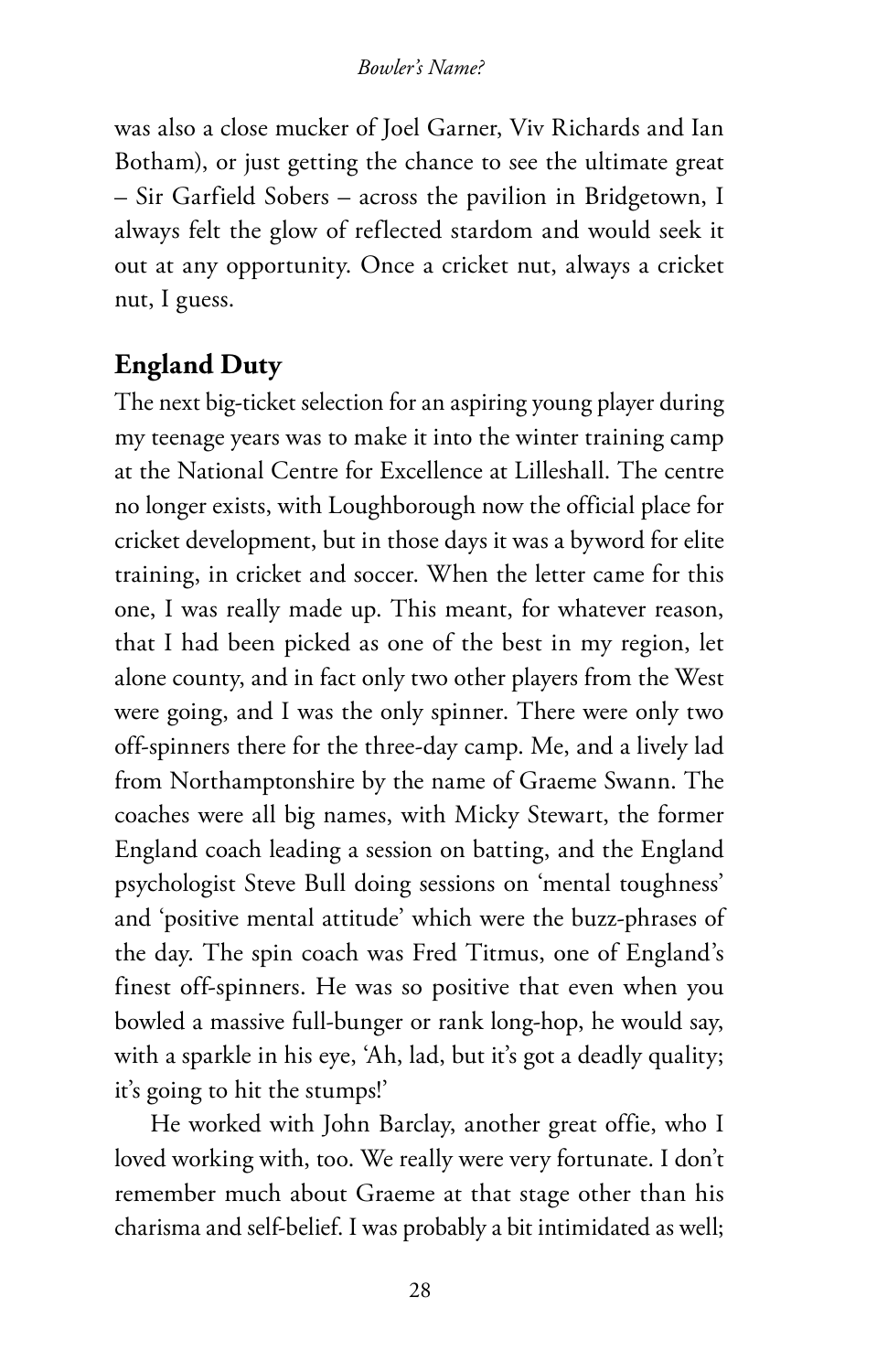this was a guy I thought would definitely play for England, at least in our year group.

# **School Days**

Meanwhile, my day-to-day cricket took place at school and for the age groups in Dorset. School was for the most part at Clayesmore, a small but beautiful private school, less wellknown than its local counterparts, Bryanston, Canford and Sherborne. If you add Milton Abbey into this mix, you have some of the loveliest cricket grounds in the south of England. Private school pupils have no idea how lucky they are playing on manicured grounds in gorgeous settings.

 I was lucky enough to have a cricket-lover for a deputy headmaster in the form of Roger Denning, a former Durham student and left-arm spinner, whose sons were also cricket-mad and lived a few doors away from us on the school site after dad took up the post of housemaster. I wouldn't underestimate the importance of having ready net partners for long afternoons and weekends of practice, as well as the free use of all the school facilities. I don't think my parents saw us during our free time for a few years, and I bet they were delighted! Denning was great: not only would he happily send anyone playing for the first team out of his geography lessons to put the boundary flags out, but he also took the unprecedented step of extending the cow-corner boundary by ten metres on one side, purely as he recognised that my flighted off-spin would draw many batsmen into holing out on the slog. How right he was – we stationed our best catcher there and even in my first year at senior school (year nine equivalent), I took 30 wickets, with at least ten caught where in previous years the ball would have gone for six.

I was also lucky enough to open the batting with a promising young player who was making waves in the school cricket world.